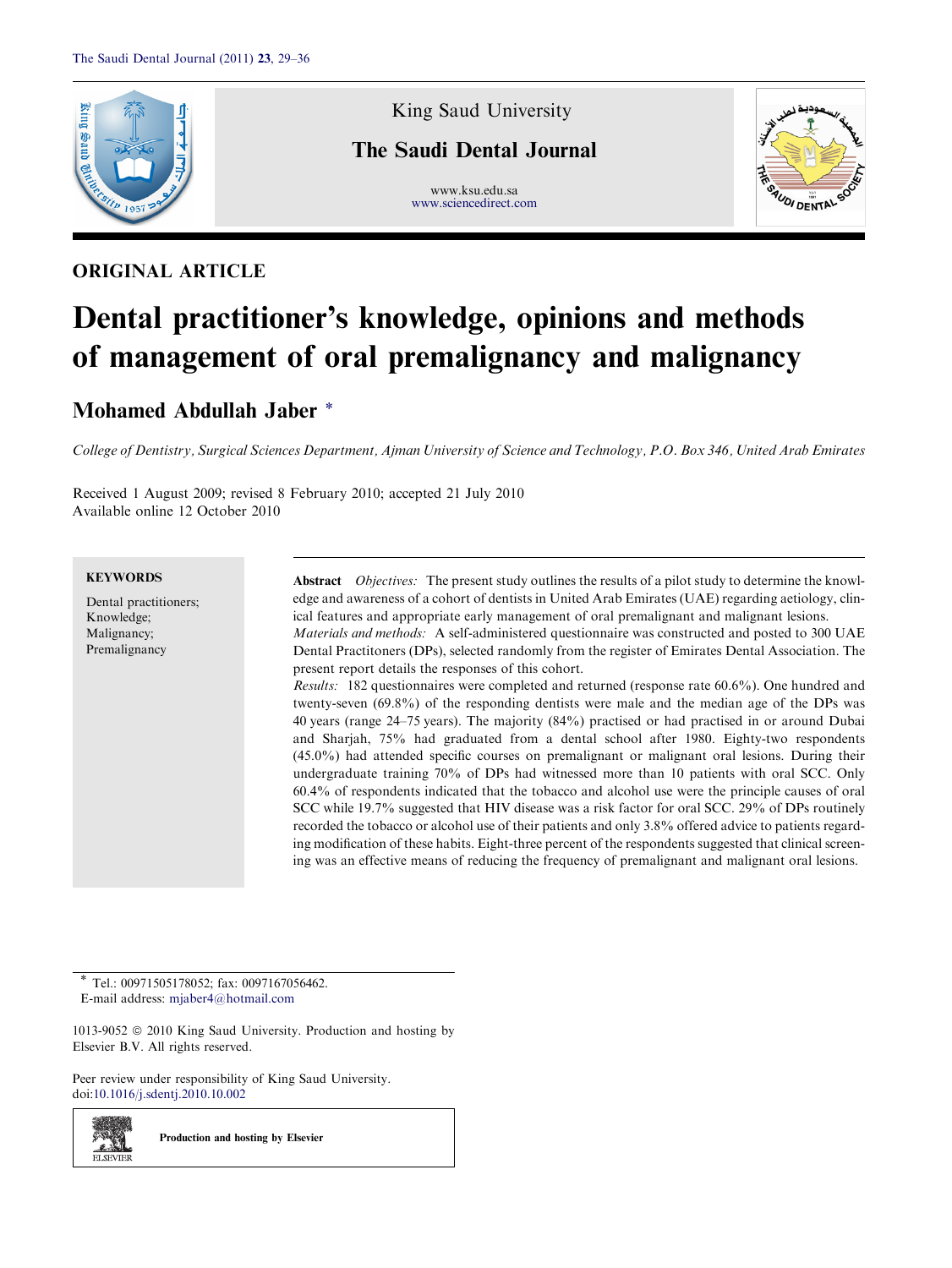Conclusions: In view of the gradual rise in oral malignancy worldwide there is an increased need for DPs to be able to recognize the signs and symptoms of oral malignancy and premalignancy, provide appropriate preventive advice and be aware of the appropriate early management of patients with such oral lesions.

ª 2010 King Saud University. Production and hosting by Elsevier B.V. All rights reserved.

#### <span id="page-1-0"></span>1. Introduction

Epidemiological studies have shown that cancer of the mucosa of the oral cavity and pharynx are becoming more common worldwide [\(Macfarlane et al., 1994\)](#page-7-0). The incidence of oral squamous cell carcinoma (SCC) is rising in most countries, particularly in cohorts born after around 1915 ([Moore et al.,](#page-7-0) [2000; Macfarlane et al., 1996; Bhurgri et al., 2006\)](#page-7-0). The precise reasons for these epidemiological changes remain unknown but may reflect alterations in tobacco and alcohol habits, and aspects of social deprivation ([Moore et al., 2000; Macfar](#page-7-0)[lane et al., 1996](#page-7-0)).

Early diagnosis of oral and oropharyngeal malignancy is important to ensure maximal prognosis ([Silverman, 2001](#page-7-0)). Furthermore, some patients with oral malignancies might have had preceding oral premalignant disorders with histopathologic evidence of oral epithelial dysplasia (OED) [\(Noonan](#page-7-0) [and Kabani, 2005](#page-7-0)), thus early diagnosis of such lesions might result in reducing the frequency of oral malignancies and improve the patient's survival rate [\(Silverman et al., 1984; Lum](#page-7-0)[erman et al., 1995\)](#page-7-0).

Effective management of oral premalignancy and malignancy requires accurate diagnosis of lesions by Dental Practitioners (DPs), and appropriate communication and referral between primary and secondary health care workers, although it is known that there can be a significant delay in the referral of patients with oral SCC to appropriate specialists [\(McLeod](#page-7-0) [et al., 1998\)](#page-7-0). Furthermore DPs could potentially be important in any planned preventive or screening programmes of premalignant and malignant oral diseases.

Many studies have suggested that physicians and dentists do not adequately detect oral lesions in the early stages because of the practitioners' attitudes and knowledge [\(Schnetler, 1992;](#page-7-0) [Shafer, 1975; Sadowsky et al., 1988; Guggenheimer et al., 1989](#page-7-0)).

There have been several attempted reports to improve oral SCC detection by dentists and dental hygienists ([Hall et al.,](#page-7-0) [1980; Amzel et al., 1982; Prout et al., 1992](#page-7-0)). A variety of approaches have been used to change dentist's behaviour and practice in the detection and management of malignant lesions. There is however, little information on the knowledge and attitudes of DPs regarding their appropriate management of patients with malignant lesions, likewise there is little data on the knowledge of primary health care workers concerning related aspects of the aetiology and clinical presentation of potentially malignant disorders. In view of this paucity of information the aim of this study was to assess the knowledge, opinions and clinical practice of DPs in UAE regarding relevant aspects of pre malignant and malignant oral lesions.

#### 2. Materials and methods

A self-administered questionnaire (SAQ) was constructed and posted to 300 UAE DPs, selected randomly from the UAE (Emirates Medical Association, Dental section) register. The questionnaire included demographic variables of the responding practitioners, such as age, gender, professional qualifications, year and centre of qualification, and postgraduate qualifications. Knowledge variables included the DP's knowledge of the clinical features of premalignant and malignant oral lesions, and their relevant undergraduate and postgraduate experience of managing patients with such disease. DPs were questioned on their opinions of the need for, and usefulness of, screening programmes, their methods of referral of patients to specialist's clinics and the methods they employed to motivate patients to reduce their risks of oral malignancy. Completed questionnaires were coded and entered into a data base prior to the analysis. Frequencies were used to examine the distribution of responses for all the variables and describe sample demographics. Much of the material collected was descriptive in nature. The statistical analysis included the use of descriptive statistics to examine the distribution of the responses for all the variables and to describe the sample demographics and cross-tabulation to examine the association between the variables. Categorical variables were analyzed

Table 1 Demographic information of participants.

| Factors                                                 | No. $\%$ | $\frac{0}{0}$ |
|---------------------------------------------------------|----------|---------------|
|                                                         |          |               |
| Gender                                                  |          |               |
| Male                                                    | 127      | 69.8          |
| Female                                                  | 55       | 30.2          |
| Age                                                     |          |               |
| $<$ 30 years                                            | 69       | 38.0          |
| $>$ 30 years                                            | 113      | 62.0          |
| Years of practice                                       |          |               |
| $<$ 16 years                                            | 78       | 42.9          |
| $>16$ years                                             | 104      | 57.1          |
| Type of practice                                        |          |               |
| Public                                                  | 39       | 21.4          |
| Private                                                 | 143      | 78.6          |
| Dental qualifications                                   |          |               |
| <b>BDS</b>                                              | 109      | 59.9          |
| <b>DDS</b>                                              | 73       | 40.1          |
| Postgraduate qualifications <sup>a</sup>                |          |               |
| M.Sc                                                    | 24       | 42.8          |
| Diploma                                                 | 17       | 30.3          |
| <b>FDS</b>                                              | 10       | 17.8          |
| FDS/M.Sc                                                | 5        | 8.9           |
| Attendance at postgraduate meetings                     |          |               |
| Ministry of health organised                            | 100      | 55.0          |
| Special courses in oral malignancy and<br>premalignancy | 82       | 45.0          |

BDS, Bachelor of Dental Surgery; DDS, Doctor of Dental Surgery;

M.Sc, Master of Science; FDS, Fellow Dental Surgery.

Percentage out of 56 responding DPs.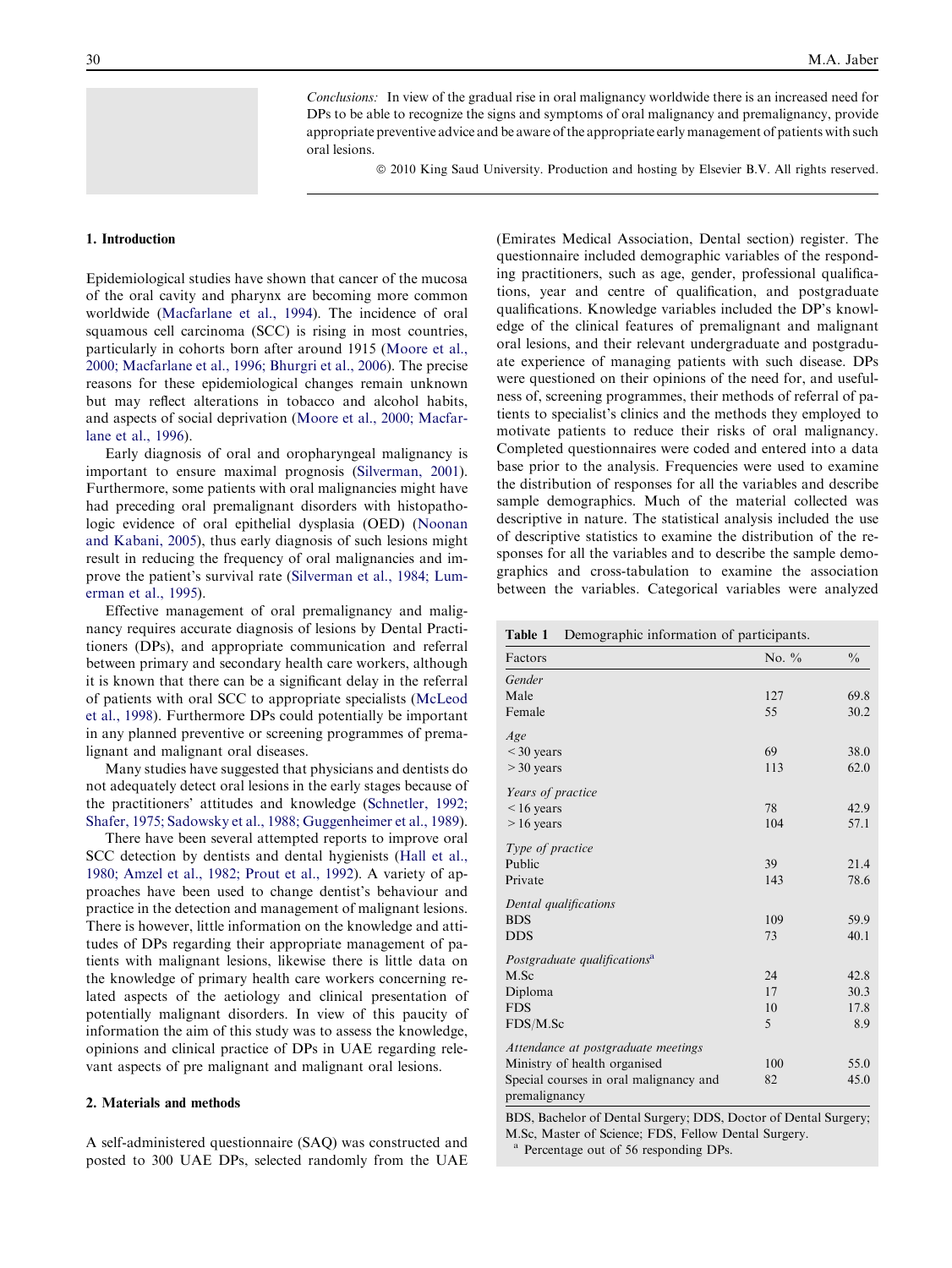Table 2 Differences in the undergraduate clinical experience of dentists in premalignant and malignant lesions according to gender.

|                                            | Male           | Female         | No.            | $\frac{0}{0}$ |
|--------------------------------------------|----------------|----------------|----------------|---------------|
| Malignancy <sup>a</sup>                    |                |                |                |               |
| Squamous cell carcinoma                    | 56             | 16             | 72             | 56.2          |
| Ameloblastoma                              | 10             | 6              | 16             | 12.5          |
| Lymphoma                                   | 5              | $\overline{2}$ |                | 5.4           |
| Kaposi's sarcoma                           | 3              | $\overline{4}$ |                | 5.4           |
| Melanoma                                   |                | 4              | 11             | 8.5           |
| Salivary gland tumours                     |                | 3              | 10             | 7.8           |
| Haemangioma                                | 3              | $\mathfrak{D}$ | 5              | 3.9           |
| Potentially malignant lesions <sup>b</sup> |                |                |                |               |
| Leukoplakia                                | 65             | 15             | 80             | 50.3          |
| Erythroplakia                              | 13             | $\overline{7}$ | 20             | 12.5          |
| Lichen planus                              | 29             | 7              | 36             | 22.6          |
| Atrophic glossitis                         | 3              | 3              | 6              | 3.7           |
| Submucous fibrosis                         | $\overline{4}$ | $\overline{2}$ | 6              | 3.7           |
| Sideropenic anaemia                        | $\overline{4}$ | 3              | $\overline{7}$ | 4.4           |
| Others                                     | $\mathcal{D}$  | $\mathfrak{D}$ |                | 2.5           |

<sup>a</sup> Percent out of 128 respondents.<br><sup>b</sup> Percent out of 159 respondents.

Table 3 Premalignant lesions witnessed each year by responding dentists according to type of practice.

| Type of lesions witnessed (per year) Private Public |                |                | No. | $\frac{0}{0}$ |
|-----------------------------------------------------|----------------|----------------|-----|---------------|
| <i>White lesions</i>                                |                |                |     |               |
| $1 - 10$                                            | 42             | 66             | 108 | 84.3          |
| $11 - 21$                                           | 5              | $\overline{7}$ | 12  | 9.3           |
| > 21                                                | 6              | $\overline{2}$ | 8   | 6.2           |
| Total                                               | 53             | 75             | 128 | 100           |
| Speckled lesions                                    |                |                |     |               |
| $1 - 10$                                            | 51             | 32             | 83  | 96.5          |
| $11 - 21$                                           | $\theta$       | 1              | 1   | 1.1           |
| > 21                                                | 1              | 1              | 2   | 2.3           |
| Total                                               | 52             | 34             | 86  | 100           |
| Red lesions                                         |                |                |     |               |
| $1 - 10$                                            | 39             | 49             | 88  | 87.1          |
| $11 - 21$                                           | 7              | 3              | 10  | 9.9           |
| > 21                                                | $\overline{2}$ | 1              | 3   | 2.9           |
| Total                                               | 48             | 53             | 101 | 100           |

using chi-squared test. A *p*-value  $\leq 0.05$  was considered significant. Data was analysed using SPSS software version 12.

#### 3. Results

One hundred and eighty-two questionnaires were completed and returned (response rate 60.6%). One hundred and twenty-seven (69.8%) of the responding dentists were male and the median age of the DPs was 40 years (range 24– 75 years). The majority (84%) practised or had practised in or around Dubai and Sharjah, 75% had graduated from a dental school after 1980. Sixty percentage of the respondents had a Bachelor of Dental Surgery (BDS) ([Table 1](#page-1-0)). Only 56 (30%) of the respondents had additional postgraduate qualifications (Table 2), in the form of a diploma or master degree. Almost all the respondents attended postgraduate meetings, usually

Table 4 Differences in the actual knowledge of characteristics of oral squamous cell carcinoma as detailed by the participants according to years of practice.

| Characteristics            | $< 16$ years     | $>16$ years    | No.            | $\frac{0}{0}$  |  |
|----------------------------|------------------|----------------|----------------|----------------|--|
| Likely sites               |                  |                |                |                |  |
| Floor of mouth             | 25               | 40             | 65             | 35.8           |  |
| Tongue                     | 18               | 25             | 43             | 23.7           |  |
| Cheek                      | 9                | 16             | 25             | 13.7           |  |
| Lateral border of tongue   | 10               | 13             | 23             | 12.6           |  |
| Ventral border of tongue   | 7                | 8              | 15             | 8.2            |  |
| Upper lip                  | 12               | 15             | 27             | 14.8           |  |
| Lower lip                  | 8                | 9              | 17             | 9.3            |  |
| Hard palate                | 6                | 11             | 17             | 9.3            |  |
| Soft palate                | $\overline{2}$   | $\overline{4}$ | 6              | 3.2            |  |
| Retro-molar area           | $\overline{3}$   | 3              | 6              | 3.2            |  |
| Oropharynx                 | $\overline{2}$   | $\overline{2}$ | $\overline{4}$ | 2.1            |  |
| Dorsum of the tongue       | $\mathbf{1}$     | $\overline{c}$ | 3              | 1.3            |  |
| Cervical Lymph node        | $\boldsymbol{0}$ | $\mathbf{1}$   | $\mathbf{1}$   | 0.5            |  |
| Commissure                 | $\theta$         | $\theta$       | $\theta$       | $\overline{0}$ |  |
| Likely size                |                  |                |                |                |  |
| $5-10$ mm                  | 31               | 53             | 84             | 46.1           |  |
| $10 - 20$ mm               | 21               | 31             | 52             | 28.5           |  |
| $20 - 30$ mm               | 19               | 27             | 46             | 25.2           |  |
| Likely colour              |                  |                |                |                |  |
| White                      | 22               | 29             | 51             | 28.0           |  |
| Red                        | 16               | 19             | 35             | 19.2           |  |
| Speckled                   | 18               | 14             | 32             | 17.5           |  |
| White and red              | 38               | 26             | 64             | 35.1           |  |
| <b>Additional features</b> |                  |                |                |                |  |
| Paraesthesia               | 33               | 45             | 78             | 42.8           |  |
| Tooth mobility             | 19               | 25             | 44             | 24.1           |  |
| Pathological fracture      | 13               | 16             | 29             | 15.9           |  |
| Pain                       | 12               | 16             | 28             | 15.3           |  |
| Anaesthesia                | $\mathbf{1}$     | $\overline{2}$ | 3              | 1.6            |  |

Ministry of Health-funded meetings. Eighty-two respondents (45.0%) had attended specific courses on premalignant or malignant oral lesions. Respondents otherwise seemed to obtain professional information from the available dental journals. During their undergraduate dental studies 70.3% of the dentists witnessed patients with oral malignancies. Squamous cell carcinoma, the most frequently observed oral tumour (56.2%), with no statistically significant differences was found among this group of DPs in relation to gender (Table 2). Up to 84% of the DPs had witnessed less than 10 patients with potentially malignant lesions during their undergraduate studies; Leukoplakias being the most commonly observed (50.3%) potentially malignant oral lesions. Up to 84% of the practitioners reported that they saw up to 10 patients per year with oral mucosal white lesions. Perhaps surprisingly up to 87.1% suggested that they had examined patients with red or speckled oral mucosal lesions (Table 3).

Thirty-six percent of the respondents reported that the floor of the mouth was the most common site of an oral SCC, while 23.7% realised that overall the tongue was the most likely site. There were a wide range of other proposed common sites of such tumours. Few respondents realised that oral SCC could be white or small (e.g. less than 10 mm in diameter), although they were aware that oral tumours can rarely give rise to a number of other signs or symptoms (Table 4).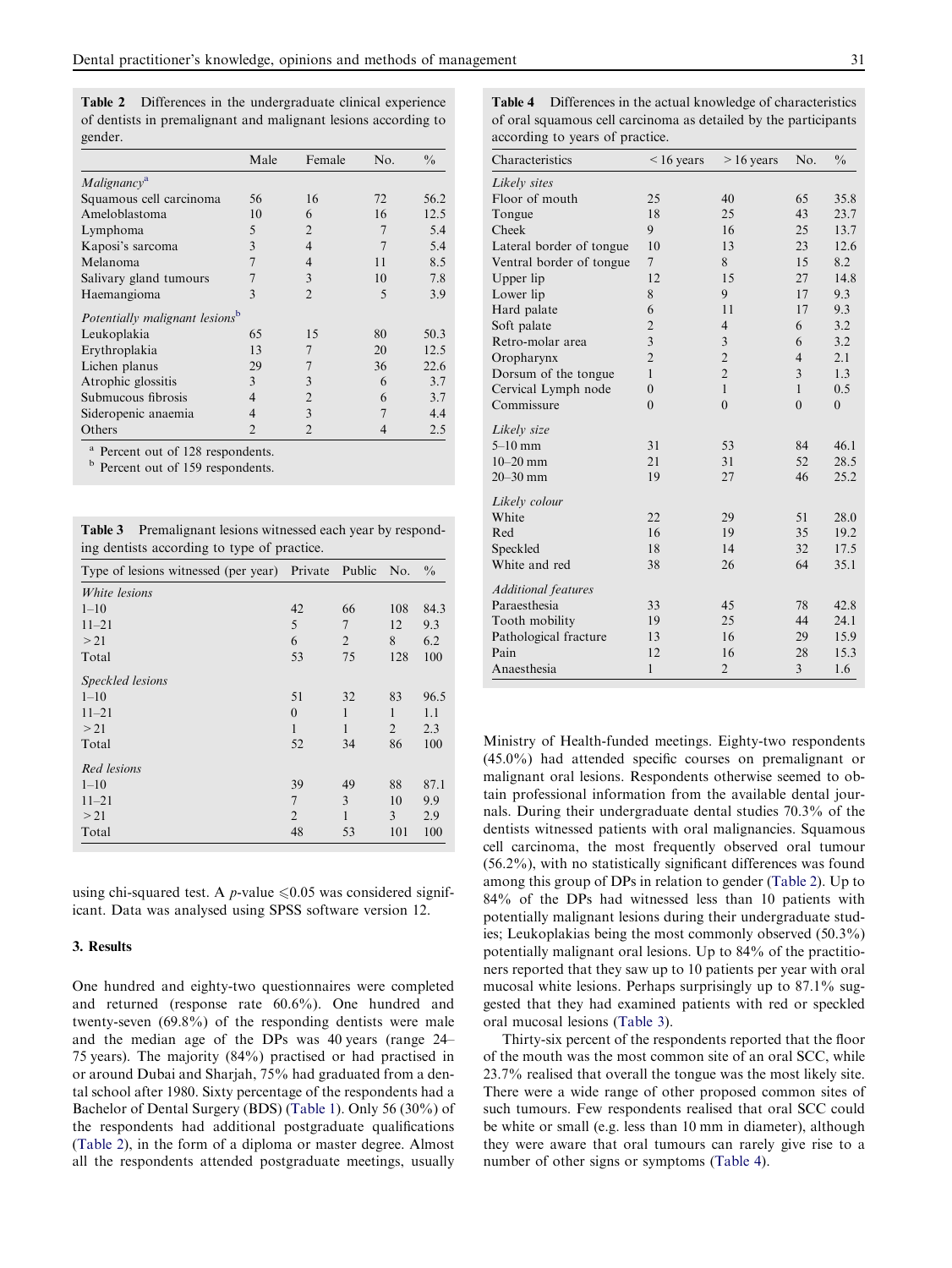<span id="page-3-0"></span>

Figure 1 Chosen method of examination of malignant and premalignant oral lesions.



Figure 2 Management of patients with premalignant oral lesions.



Figure 3 Likely method of referral of patients with premalignant or malignant lesions.



Figure 4 Details likely to be included in a referral letter.

Most respondents indicated that they would attempt to diagnose a premalignant or malignant oral lesion by visual examination alone. Twelve percent suggested the use of toluidine blue as an adjunct to diagnosis (Fig. 1). Less than 30% of respondents had ever undertaken a biopsy of a potentially

malignant oral lesion, and only 9.4% indicated that they would routinely undertake biopsies of the oral mucosa. Thirty percent of the practitioners indicated that they would selectively refer a patient with a potentially malignant lesion to an appropriate specialist, 5.3% also suggested that they would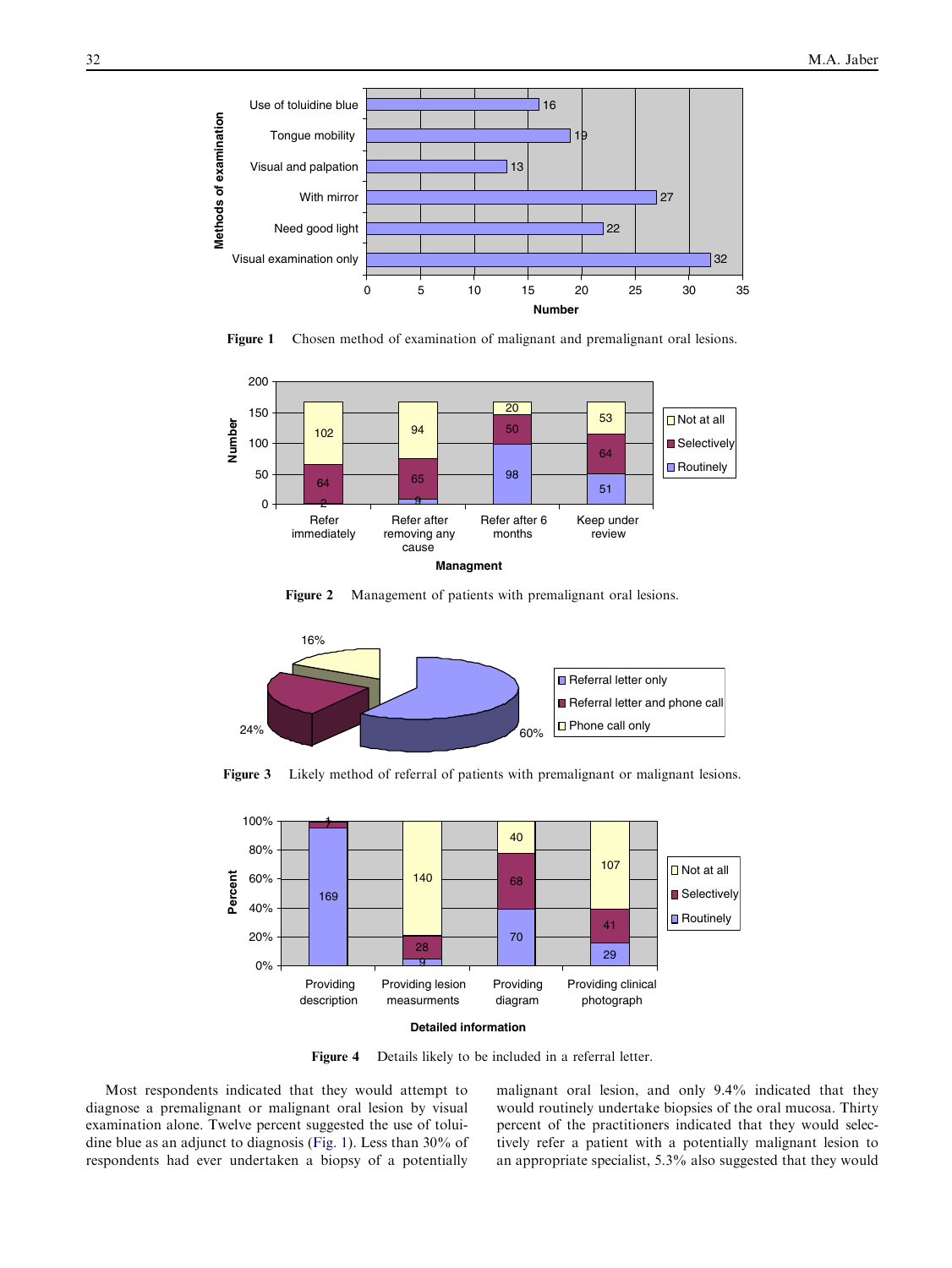Table 5 Differences in the reported aetiological features of oral SCC by the participants according to the postgraduate qualifications.

| Aetiological<br>features | Have<br>additional<br>qualifications | No<br>additional<br>qualifications | No. <sup>a</sup> | $\frac{0}{0}$ |
|--------------------------|--------------------------------------|------------------------------------|------------------|---------------|
| Tobacco and alcohol      | 66                                   | 44                                 | 110              | 60.4          |
| Previous oral cancer     | 50                                   | 25                                 | 75               | 41.2          |
| <b>HIV</b> infection     | 7                                    | 29                                 | 36               | 19.7          |
| Poor oral hygiene        | 22                                   | 8                                  | 30               | 16.4          |
| Candidal infection       | 15                                   | 6                                  | 21               | 11.5          |
| Syphilis                 | 11                                   | 2                                  | 13               | 7.1           |
| Tobacco alone            |                                      | 4                                  | 11               | 6.0           |
| Malnutrition             | 2                                    | 6                                  | 8                | 4.3           |
| Leukaemia                | $\mathfrak{D}$                       | 3                                  | 5                | 2.7           |
| Viral infection          | 6                                    |                                    | 10               | 5.4           |

Chi-square = 44.0, idf = 11i,  $p = 0.000$ .

<sup>a</sup> 182 responding DPs.

routinely consider the removal of likely local factors prior to referring the patient ([Fig. 2](#page-3-0)). Sixty percent suggested that they would refer a patient to an appropriate specialist by letter, [\(Fig. 3\)](#page-3-0) which routinely would include a detailed description of the lesion and or provide a diagram of the lesion. Few, however, would provide measurements of the lesion or an appropriate clinical photograph [\(Fig. 4](#page-3-0)). Only 60% of respondents indicated that tobacco and alcohol were the principal causative factors of oral squamous cell carcinoma. A spectrum of other possible and unlikely causes of oral squamous cell carcinoma were suggested (Table 5); of note about 20% of the respondents suggested that HIV disease was a risk factor for oral SCC. DPs who have additional postgraduate qualifications were found to have better knowledge of aetiological factors

causing SCC ( $X^2 = 44.0$ ,  $p = <0.05$ ). Just 30% of responding dentists routinely recorded the tobacco or alcohol consumption of their patients and only 3.8% provided patients with any advice regarding modification of these habits (Figs. 5 and 6). Eight-three percent of the respondents suggested that clinical screening was an effective means of reducing the frequency of premalignant and malignant oral lesions; and the majority suggested that this would require clinical examination of each patient every 3–6 months. Bi-variated analysis revealed that DPs who had been working for more than 16 years, working in public sectors, female, have additional qualifications, had attended special meeting about oral malignancies and premalignancies and were found to have better knowledge of relevant aspects of oral cancer screening than others and these differences were statistically significant ([Table 6](#page-5-0)).

#### 4. Discussion

The present study reflects the knowledge of UAE dental practitioners with regard to the diagnosis, prevention and initial management of oral premalignancy and malignancy in general dental practice.

An almost similar response rate has been reported form studies on the same topic conducted among dentists in the



Figure 5 Recording of tobacco and alcohol consumption and providing of relevant advice.



Figure 6 Methods used to motivate patients to change their tobacco and alcohol habits.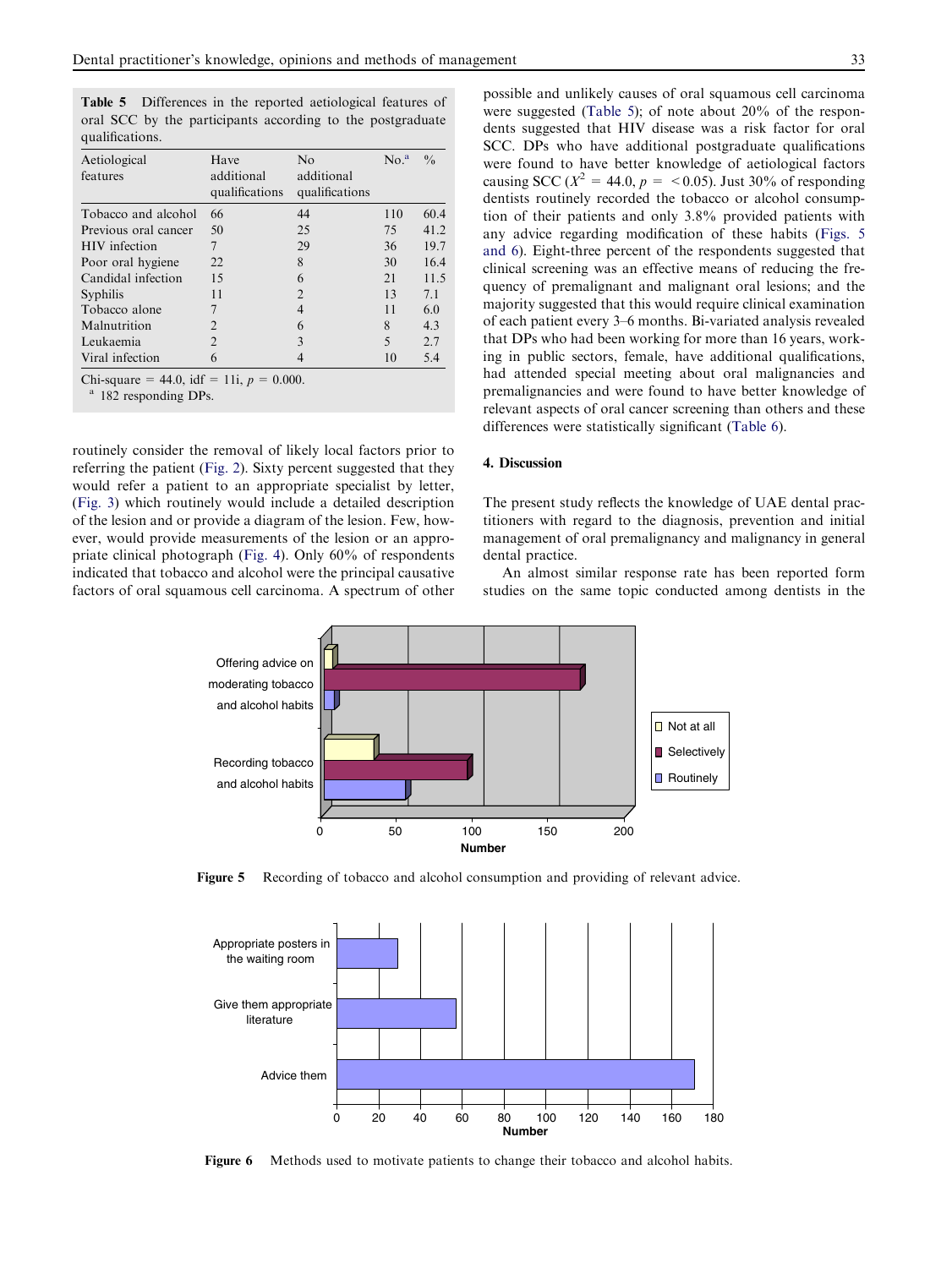| Screening                 | Screening effectiveness |                                                     |           | Duration of screening (months) |                |    |                |                |                |                |               |           |
|---------------------------|-------------------------|-----------------------------------------------------|-----------|--------------------------------|----------------|----|----------------|----------------|----------------|----------------|---------------|-----------|
|                           |                         | Effective Ineffective Total $(\frac{9}{6})$ p value |           |                                | $\overline{3}$ | 6  | 12             | 24             | 36             | > 36           | Total $(\% )$ | $p$ value |
| Gender                    |                         |                                                     |           |                                |                |    |                |                |                |                |               |           |
| Male                      | 98 (77.1)               | 29(22.8)                                            | 127(69.8) | 0.00                           | 40             | 71 | 11             | 2              | $\mathbf{0}$   |                | 127(69.8)     | 0.000     |
| Female                    | 53 (96.3)               | 2(3.7)                                              | 55 (30.2) | 2                              | 33             | 11 | $\overline{7}$ | $\overline{4}$ | $\mathbf{1}$   | $\overline{1}$ | 55 (30.2)     |           |
| Age                       |                         |                                                     |           |                                |                |    |                |                |                |                |               |           |
| $<$ 30 years              | 57 (81.4)               | 13(18.6)                                            | 70(38.4)  | 0.26                           | 30             | 25 | 11             | $\mathbf{1}$   | $\mathbf{1}$   |                | 69(38.0)      | 0.09      |
| $>$ 30 years              | 98 (87.5)               | 14(12.5)                                            | 112(61.6) |                                | 43             | 57 | $\overline{7}$ | $\overline{5}$ | $\theta$       | $\mathbf{1}$   | 113(62.0)     |           |
| Years of practice         |                         |                                                     |           |                                |                |    |                |                |                |                |               |           |
| $\leq 16$ years           | 41 $(52.5)$             | 37(47.5)                                            | 78(42.8)  | 0.00                           | 34             | 28 | 10             | 4              | 1              |                | 78 (42.9)     | 0.22      |
| $> 16$ years              | 93 (89.4)               | 11(10.6)                                            | 104(57.1) | $\overline{0}$                 | 39             | 54 | 8              | $\overline{2}$ | $\overline{0}$ | $\overline{1}$ | 104(57.1)     |           |
| Type of practice          |                         |                                                     |           |                                |                |    |                |                |                |                |               |           |
| Public                    | 31(79.5)                | 8(20.5)                                             | 39(21.4)  | 0.00                           | 13             | 9  | 11             | 3              | $\mathbf{1}$   | 2              | 39(21.4)      | 0.000     |
| Private                   | 63                      | 80                                                  | 143(78.6) | $\overline{0}$                 | 60             | 73 | $\tau$         | $\mathcal{L}$  | $\theta$       | $\mathbf{0}$   | 143(78.6)     |           |
| Additional qualifications |                         |                                                     |           |                                |                |    |                |                |                |                |               |           |
| Yes                       | 41 (73.2)               | 15(26.8)                                            | 56 (30.8) | 0.00                           | 20             | 17 | 12             | 5              | 1              | 1              | 56 (30.8)     | 0.000     |
| N <sub>o</sub>            | 47 (37.3)               | 79 (62.7)                                           | 126(69.2) | $\overline{0}$                 | 53             | 65 | 6              | $\mathbf{1}$   | $\overline{0}$ | $\overline{1}$ | 126(69.2)     |           |
|                           |                         | Attendance at special postgraduate meetings         |           |                                |                |    |                |                |                |                |               |           |
| Yes                       | 77(94.0)                | 5(6.0)                                              | 82 (45.0) | 0.00                           | 41             | 20 | 15             | 4              | $\mathbf{1}$   |                | 82(45.0)      | 0.000     |
| N <sub>o</sub>            | 34(34.0)                | 66 (66.0)                                           | 100(55.0) | $\overline{0}$                 | 32             | 62 | 3              | $\overline{2}$ | $\mathbf{0}$   |                | 100(55.0)     |           |

<span id="page-5-0"></span>Table 6 Bi-variate analysis of the relationship between gender, age, years of practice, type of practice, additional qualifications and suggested efficacy and recommended duration of oral screening programmes.

UK and USA [\(Macpherson et al., 2003; Yellowitz and Good](#page-7-0)[man, 1995](#page-7-0)) but higher than the 40% results reported by [Alonge and Narendran \(2003\)](#page-6-0) from dentists practicing in Mexico. The low response rate may have introduced non-response bias into the results as it is generally assumed that respondents compared to non-respondents are those who are likely to be interested in the topic under study. Thus it is difficult to generalize the findings to all dentists working in the UAE. Nevertheless despite these limitations the study provides some important information about dentists' knowledge and opinions regarding oral premalignancies and malignancies.

It is evident that the present group of DPs did receive some undergraduate training in the diagnosis of oral malignancy and most had examined patients with SCC or leukoplakia. Likewise in general practice, they mostly had patients with white or red patches some of which could have been potentially malignant.

Dental practitioners were often aware of the likely sites of oral SCC and the majority reported 5–10 mm to be the critical lesion size that clinically distinguishes an early oral cancer from an advanced one. Although no specific lesion size has been identified as critical to the diagnosis of an early carcinoma, a diagnosis made before a lesion is 8 mm in size might have a more positive prognosis than if diagnosed at a later, more advanced stage ([Yellowitz and Goodman, 1995](#page-7-0)). Although pain is associated with advanced lesions, many DPs did not identify it as an important symptom associated with the diagnosis of oral cancer.

The assessment of premalignant lesions principally on histological evaluation of a suitable biopsy, but less than 30% of the respondents had ever undertaken a biopsy of a premalignant oral lesion, and 10% indicated that they would routinely undertake biopsies of the oral mucosa. Though many premalignant lesions probably do not become malignant within the life time of the patient ([Speight and Morgan, 1993\)](#page-7-0), most cases are referred promptly to an appropriate specialist. However, half of the respondents also suggested that they would consider the removal of likely local factors prior to referring the patient, and most would simply refer a patient by letter to an appropriate specialist centre.

The DPs rating for the risk factors of oral premalignant and malignant lesions showed that tobacco and alcohol habits as well as a patient's past history of head and neck cancer were rated in descending order as the most important risk factors. This suggests their knowledge is consistent with the current understanding of the aetiology of oral premalignant and malignant lesions [\(La Vecchia et al., 1997; Llewellyn et al.,](#page-7-0) [2001; Schlecht et al., 2001; Jaber et al., 1998, 1999\)](#page-7-0).

While 60% had some knowledge of the major likely causative factors of oral SCC, only 30% of the dentists enquired into the patient's social history in terms of the nature and amount of the risk factors (alcohol and tobacco) to which their patients were exposed and despite the evidence that with the removal of risk factors potentially malignant lesions may regress [\(Speight](#page-7-0) [and Morgan, 1993; Lovas, 1989\)](#page-7-0) and in contrast to their faith in screening, only a minority either demonstrated active involvement in, or favoured investment in, health promotion. This is somewhat disappointing given the well known evidence linking the alcohol consumption and tobacco smoking to the development of oral epithelial dysplasia and malignant oropharyngeal lesions ([West and Krafona, 1990; Gupta et al.,](#page-7-0) [1990; Jaber et al., 1998, 1999](#page-7-0)). Whatever the action of alcohol and smoking on the oral mucosa may be ([Morse et al., 1996;](#page-7-0) [Bruerd, 1990; Sankaranarayan, 1990; Kaugars et al., 1991;](#page-7-0) [Creath et al., 1991; Schlecht et al., 2001](#page-7-0)), their use should be actively discouraged. Moreover, recommendations to reduce alcohol intake have the potential to reduce incidence of oral cancer and oral precancer in non-smokers and smokers alike. Contrary to earlier impressions, patients do readily accept alcohol screening and alcohol counseling by the dentist [\(Miller](#page-7-0) [et al., 2006\)](#page-7-0). Previous reports have shown evidence of improvement on tobacco cessation activities by the UK dentists in primary care setting ([Johnson et al., 2006](#page-7-0)). However, 18% of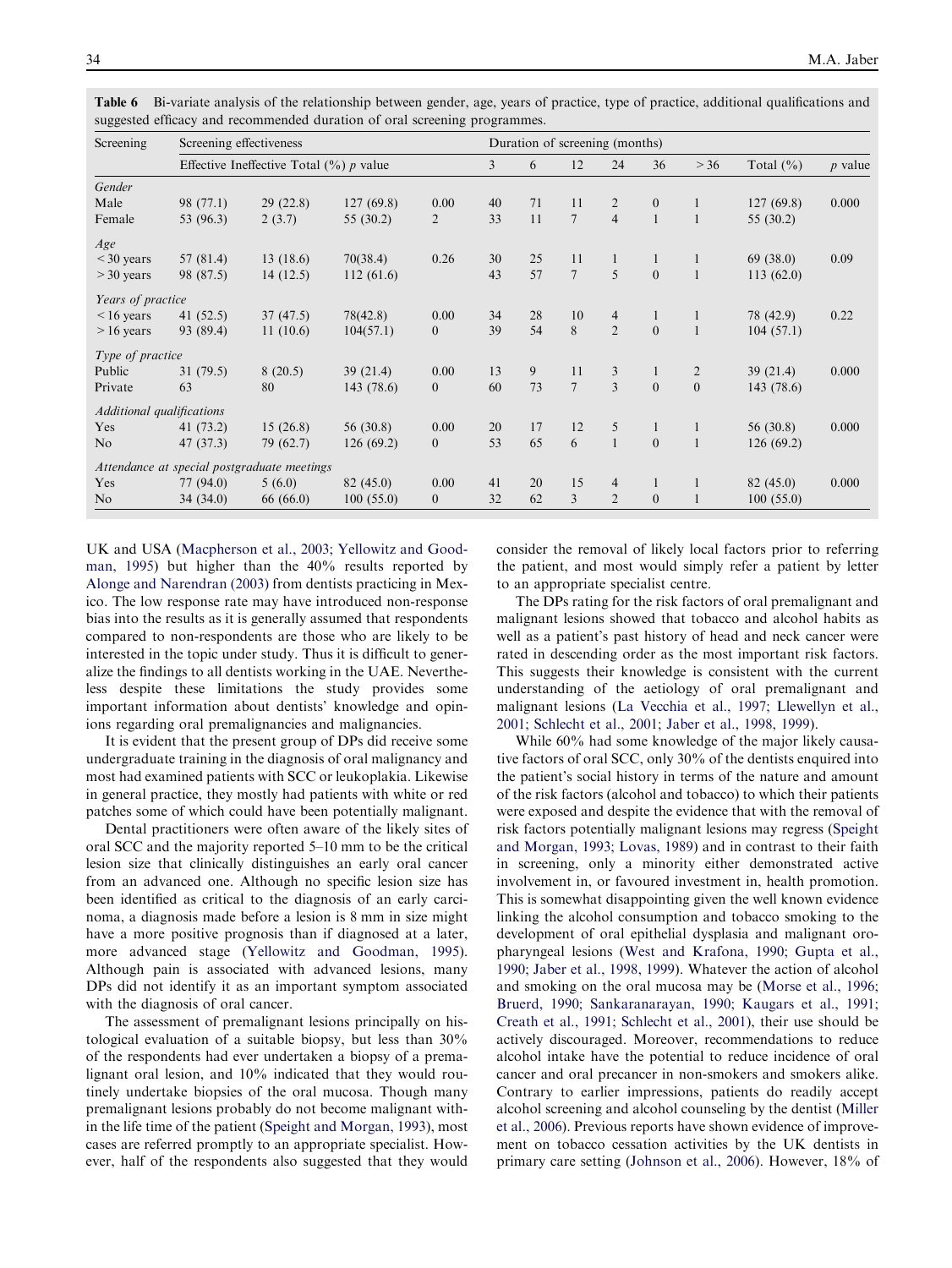<span id="page-6-0"></span>the DPs confirmed that the patient's social history formed no part of their patients' record. This is similar to the findings of a number of previous studies from UK which consistently has shown that few DPs routinely inquire about the smoking and drinking habits of their patients and even when they inquire they rarely included such information in patient's record [\(John et al., 1997; Warnakulasuriya and Johnson, 1999](#page-7-0)).

This study highlighted a gap in the knowledge of DPs similar to those reported previously involving the training of medical and dental students (Carter and Ogden, 2007a,b). In addition the results in this study reflect those obtained in a previous study involving dental practitioners that identified the need for improved education (Carter and Ogden, 2007a,b). All of these studies highlighted a need to emphasize the role of alcohol as well as tobacco as a risk factor; and to emphasize the importance of early oral mucosal changes in particular ulcerative lesions and red and white patches. Furthermore, targeted education is needed to prepare oral health providers to undertake oral cancer prevention activities as reported by [Pat](#page-7-0)[ton et al. \(2006\)](#page-7-0).

Over 24% of all respondents used a visual examination for the diagnosis of oral premalignant and malignant lesions because this technique is inexpensive, simple, acceptable and has high sensitivity and specificity [\(Speight et al., 1993; Jullien](#page-7-0) [et al., 1995](#page-7-0)). This is in contrast to the report by [Kujan et al.](#page-7-0) [\(2006\)](#page-7-0) who reported that 89.9% of DPs strongly believed that visual screening is effective in the early detection and prevention of oral cancer.

Despite the reports by numerous investigators [\(Johnson](#page-7-0) [et al., 1998; British Dental Association, 2000\)](#page-7-0) encouraging dental health providers to use toluidine blue as an adjunct method for screening, few respondents (12.4%) used toluidine blue. This low percentage may reflect issues such as reliability, cost and a lack of robust evidence for its effectiveness or is perhaps a direct response by DPs to the reported high number of false positive results from toluidine blue application ([Martin et al.,](#page-7-0) [1998](#page-7-0)). Likewise [Kujan et al. \(2006\)](#page-7-0) reported that almost 50% of the dental specialists and 17.5% of DPs did not believe that toluidine blue is effective for the early detection of oral cancer.

Almost all of the respondents suggested that they would include in their referral letter a detailed description of the lesions and or provide measurements of the lesions. However, a simple description appeared to be the preferred method of written documentation of these lesions. 37.8% provided a diagram selectively while 39.5% used diagrams routinely. Clinical photographic records would seem the most appropriate method as this approach does not rely on the same operator seeing the patient again to judge whether there are any changes. However, only 16.3% of the DPs used routine clinical photographs and 60.4% never photographed the lesions. The time taken for a tumour to develop from a single cell to one which is clinically detectable is one area which it is difficult to quantify, however, the time taken from its detection to its treatment is quantifiable and reasonable attempts should be made to minimize it.

Opportunistic screening by DPs includes a systematic examination of the oral mucosa during regular dental care. In the present study, the vast majority of the dentists (83%) were convinced of the efficacy of screening programmes for oral SCC, anticipating that an optimal resourced programme might reduce oral cancer mortality and the majority suggested this would require clinical examination of each patient every 3– 6 months; this percentage is close to the one reported by other authors in Europe and USA [\(Yellowitz and Goodman, 1995;](#page-7-0) [McLeod et al., 1998; Kujan et al., 2006](#page-7-0)). In fact, though much of the potentially malignant lesions which they currently see must follow a comparatively indolent course, most dentists would elect for a screening interval of 6 months or less. It would seem that if a regular programme were ever introduced, the arbiter of success or failure would not be professional commitment. Studies support many factors other than knowledge and skills that influence providers' screening practices [\(Prout et al.,](#page-7-0) [1992; Green et al., 1980; Battista et al., 1988; Glynn et al., 1990;](#page-7-0) [Pommerenke and Weed, 1991](#page-7-0)). Given that this is potentially the most serious condition that a DP can prevent/diagnose, consideration should be given to it becoming a mandatory subject for continuing professional development/education.

Lack of awareness of oral cancer risk and clinical signs may also prohibit DP from delivering preventive advice. Our results demonstrated that only 45% of dentists in this study received special training on oral malignancy and premalignancy with 55% attended Ministry of Health organized educational meetings. This provides further evidence for the need of more training for dentists as highlighted by other reporters ([Ogden and](#page-7-0) [Ker, 1998; Macpherson et al., 2003](#page-7-0)). [Wardh et al. \(2009\)](#page-7-0) used a questionnaire to test oral healthcare practices. The two groups underwent a four hour teaching programme and repeated the questionnaire 2 years later. They conclude that specific knowledge was not retained after some time and they suggested continuous use of a new skill for reinforcement.

On the basis of high mortality rate due to oral cancer, early diagnoses and examinations of oral malignancies and premalignancies need to be incorporated into the routine clinical protocol of health care professionals.

#### 5. Conclusion

In view of the gradual rise in oral malignancy worldwide there is an increased need for DPs to be able to recognize the signs and symptoms of oral malignancy and premalignancy, provide appropriate preventive advice and be aware of the appropriate early management of patients with such oral lesions.

#### References

- Amzel, Z., Strawitz, J.G., Engstrom, P.F. 1982. Oral cancer screening in the dental office, In: Mettlin, C., Murphy, GP. (Eds.), Issues in Cancer Screening and Communications. New York, Alan R. Liss, Inc., pp. 163–174.
- Alonge, O.K., Narendran, S., 2003. Opinions about oral cancer prevention and early detection among dentists practicing along the Texas-Mexico border. Oral Dis. 9, 41–45.
- Battista, R.N., Lawrence, R.S., 1988. Implementing preventive services. Am. J. Prev. Med. 4, 1–94.
- Bhurgri, A., Usman, S., Pervez, N., 2006. Epidemiological review of head and neck cancer in Karachi. Asian Pac. Cancer Prev. 7, 195– 200.
- British Dental Association. 2000. Opportunistic oral cancer screening: a management strategy for dental practice. British Dental Association, London. BDA Scientific Publication No. 6.
- Bruerd, B., 1990. Smokeless tobacco use among Native American school children. Public Health Rep. 105, 196–201.
- Carter, L.M., Ogden, G.R., 2007a. Oral cancer awareness of undergraduate medical and dental students. BMC Med. Educ. 7, 44.
- Carter, L.M., Ogden, G.R., 2007b. Oral cancer awareness of general medical and general dental practitioners. Br. Dent. J. 203, 248–249.